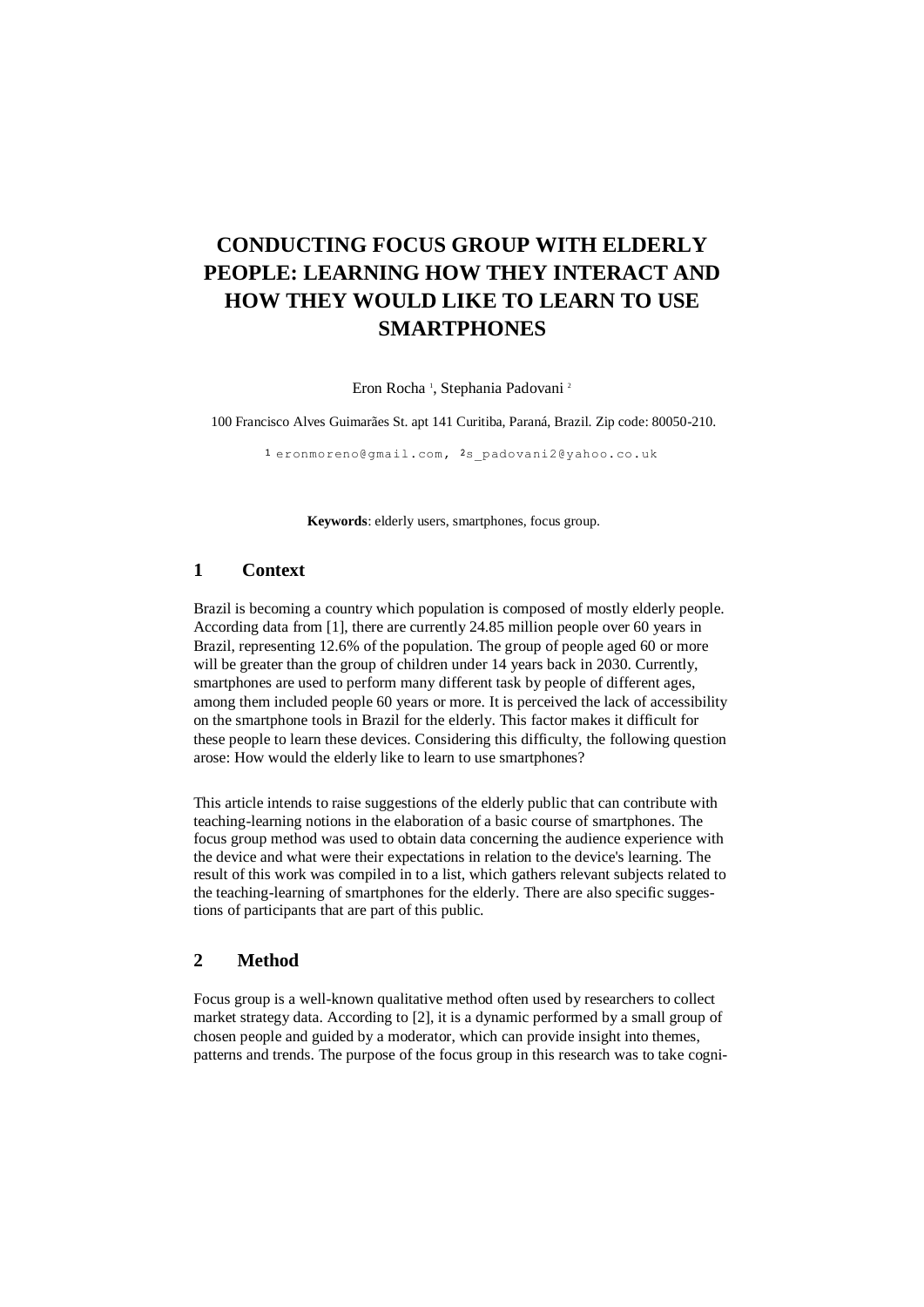zance of the experiences of the selected elderly in relation to the course already done on basic computer training, to know their experiences and needs in relation to smartphones, and also their expectations regarding the learning of these devices.

The research occurred at CELEPAR (Companhia de Informática do Paraná – Computing Company of Paraná). The project coordinator invited 11 former students, but only 9 actually could join the activity. For a more direct and wide communication, participants were arranged in a circle with chairs to sit.

The meeting was divided by three different moments in order to avoid confusion regarding the treatment of the content to be discussed. Also, this strategy was useful to a smooth approach of the content. The three following themes were addressed sequentially:

**1st moment – Ice-breaker**

**2nd moment - Experiences and impressions regarding smartphones 3rd moment - Expectations regarding smartphone learning**

For each moment was elaborated what should happen, topics to be discussed and questions to be asked.

## **3 Results**

In the focus group made with CELEPAR former students, the main objectives were: to understand the experiences and impressions regarding smartphones, and expectations of the elderly in relation of learning smartphones. With the results obtained it was possible to gather the participants' suggestions on subjects relevant to design a smartphone course for the elderly.

The following topics sumarize of the most relevant suggestions obtained in the focus group:

- Content exposure: There must have a camera to capture images of the instructor interacting on the smartphone and Project those images by using a multimedia projector.
- Room format: Students' layout in "u" format.
- Duration of the course: Four days, each class day must have 3 hours long, with interval.
- Individual service: Have at least 5 people in a classroom (instructors and monitors) to assist students individually.
- Classroom review: At the beginning of each class, there should be a brief review of the previous class.
- Use of analogies: Analogies mus be used to ease the understanding of contents.